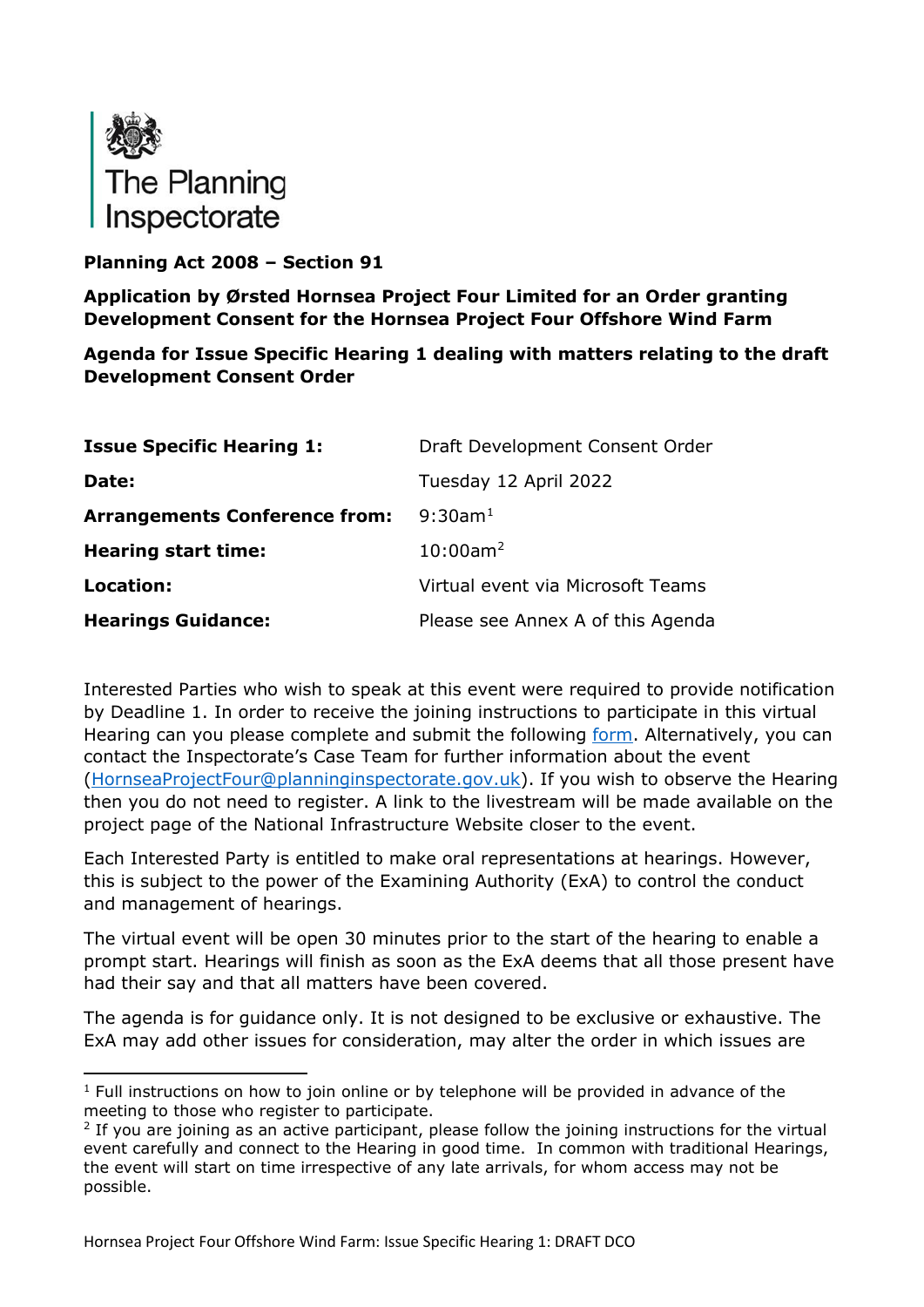considered and will seek to allocate sufficient time to each issue to allow proper consideration of them. Any lack of discussion of a particular issue at a hearing does not preclude further examination of this issue, including the asking of further written questions.

Every effort will be made to ensure that the issues will be discussed on the day that they are scheduled for. Should the consideration of these issues take less time than anticipated, the ExA may conclude the Hearing as soon as all relevant contributions have been made and all questions asked and responded to.

If there are additional matters to be dealt with or there are submissions that take a considerable amount of time, there may be a need to continue the session for longer on the day. Alternatively, it may be necessary to prioritise matters and defer others to further written questions.

#### **Please Note:**

**In order to ensure timely publication of the agenda, this has been drafted before the receipt of submissions for Deadline 2 which includes the responses to the ExA's first written questions. As a consequence, the ExA may need to adjust the agenda at the meeting to allow for responses received at this deadline.**

## **Purpose of hearing on draft Development Consent Order (draft DCO)**

The main purpose of the Hearing is to undertake an examination of the draft DCO Articles and Schedules.

In particular to:

- Clarify issues around how the draft DCO is intended to work what would be consented, the extent of the powers and what requirements, conditions, provisions and agreements are proposed;
- Identify any possible issues of prevention, mitigation or compensation which are not covered by the DCO as currently drafted; and
- Establish or confirm the views of Interested Parties as to the appropriateness, proportionality or efficacy of the proposals.

**Please note that matters relating to powers of acquisition (Part 5) and modifications of compensation and compulsory purchase enactments for creation of new rights (Schedule 7) will be examined at the Compulsory Acquisition Hearing on Wednesday 13 April 2022 at 10:00am.**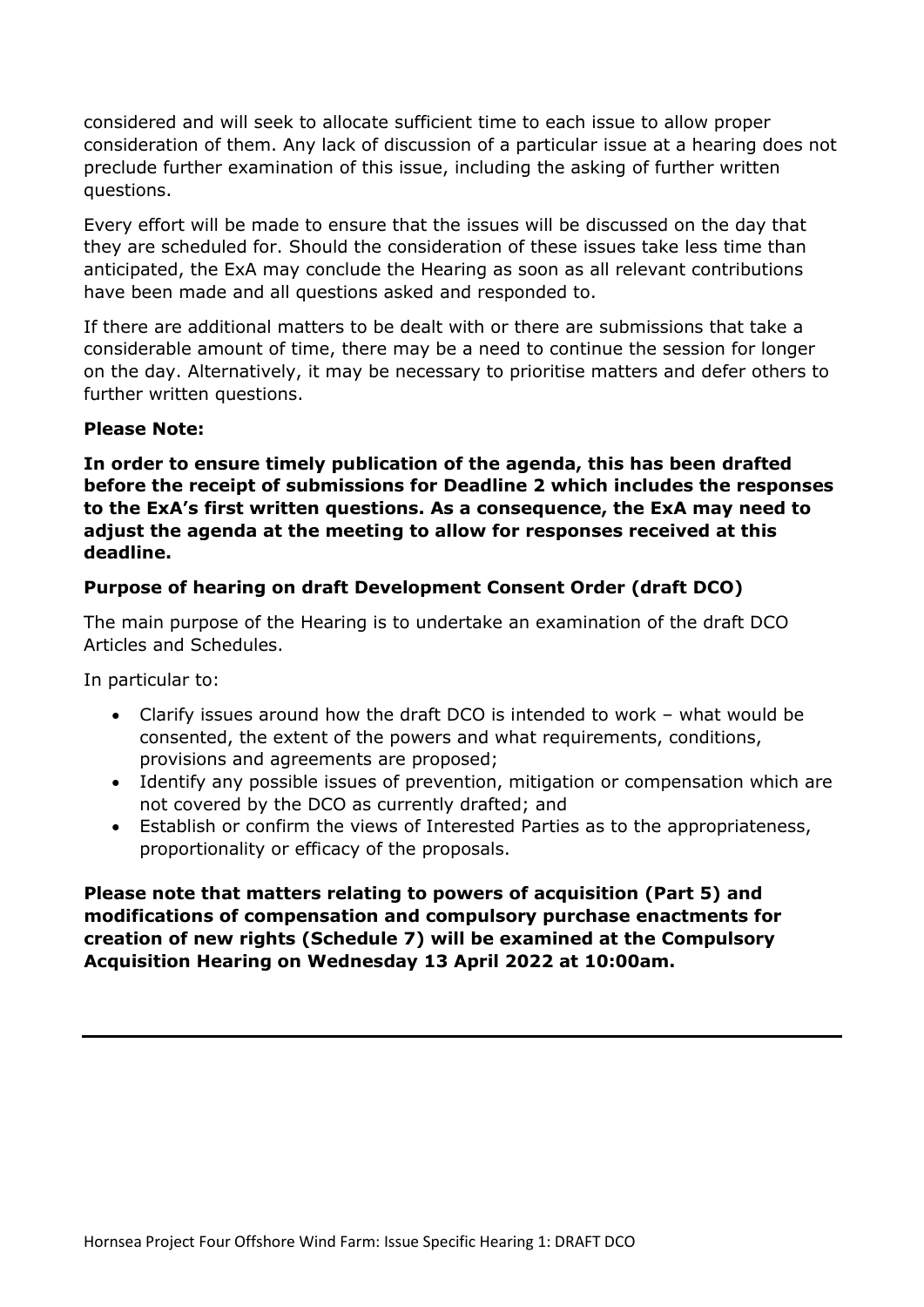

# Agenda

| Title of meeting | Hornsea Project Four Offshore Wind Farm Issue Specific Hearing<br>1 on the draft DCO |
|------------------|--------------------------------------------------------------------------------------|
| <b>Date</b>      | Tuesday 12 April 2022                                                                |
| <b>Time</b>      | 10.00am                                                                              |
| <b>Venue</b>     | Online via Microsoft Teams invitation                                                |
| <b>Attendees</b> | Invitees                                                                             |

**1. Welcome, introductions, arrangements for the hearing**

# **2. Articles and Schedules of the draft DCO (excluding Schedules 1, 9 and 15)**

The Applicant will be asked to provide a very brief overview of each part of the draft DCO. The ExA will then ask questions in respect of DCO powers, seeking responses where appropriate from the Applicant, the local council, the Environment Agency (EA), Natural England (NE), the Marine Management Organisation (MMO), the Maritime and Coastguard Agency (MCA) and other Interested Parties. Interested Parties will also be invited to highlight any points of clarification in relation to DCO Articles and Schedules.

# **3. Schedules 1, 11 and 12 of the draft DCO – Requirements and Conditions**

The Applicant will be asked to set out the details of the Proposed Development (Schedule 1, Part 1) and ancillary works (Schedule 1, Part 2); provide an overview of the Requirements (Schedule 1, Part 3) and Conditions (Schedules 11 and 12, Part 2). The ExA will then ask questions, seeking responses where appropriate from the Applicant, the local council, the EA, NE, MCA, MMO and other Interested Parties. Interested Parties will also be invited to highlight any points of clarification in relation to Requirements and Conditions in the draft DCO.

## **4. Schedule 9 of the draft DCO – All Protective Provisions other than those suggested by the Applicant and BP Exploration Operating Company Ltd (BP) as set out in [REP1-057]**

The Applicant will be asked to provide an update to the ExA on the progress with the drafting of/ agreement on Protective Provisions for all parties with the exception of BP.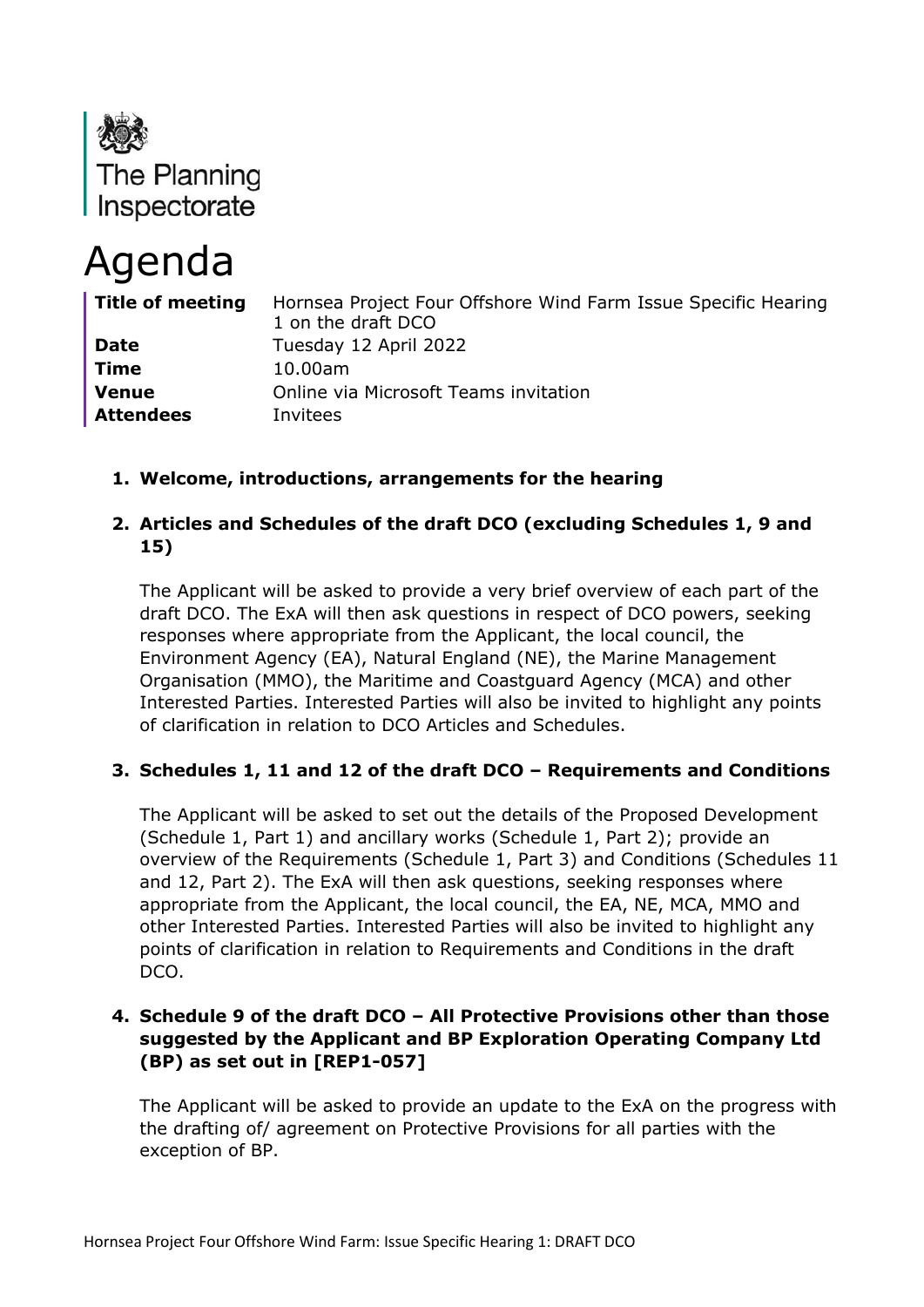# **5. Schedule 15 of the draft DCO – Documents to be certified**

To review the documents to be certified and seek views as to whether the list is complete and if not, what additional documents would need to be included.

## **6. Securing of HRA compensation measures that have been advanced on a without prejudice basis**

Review of the possible drafting approaches to securing the provision of such HRA compensation measures that have been advanced on a without prejudice basis should the ExA consider such measures would be required.

## **7. Consents, licences and other agreements including any Transboundary matters**

The Applicant will be asked to provide an update of progress and timescales for completion. The ExA will then ask questions, including discussing whether any section 106 agreements are proposed and if they are indicative timescales for finalising them.

## **8. Protective Provisions suggested by the Applicant and BP [REP1-057] with regard to the overlap zone**

The Applicant and BP will be asked to provide an overview of their respective suggested Protective Provision for the overlap zone. The ExA will then ask questions seeking responses where appropriate from each of the parties and if considered necessary, the MCA and MMO.

# **9. Action points arising from the Hearing**

#### **10. Any other business**

#### **11. Close of Hearing**

#### **Attendees:**

All Interested Parties are welcome to attend the hearing. However, the ExA considers that representatives for the following parties should consider attending because the ExA believes that the material that they have submitted raises issues that may need to be explored at the hearing:

- The Applicant;
- BP Exploration Operating Company;
- East Riding of Yorkshire Council (ERYC) in its role as the Local Planning Authority;
- ERYC in its role as the Highways Authority;
- The Environment Agency;
- The Marine Management Organisation;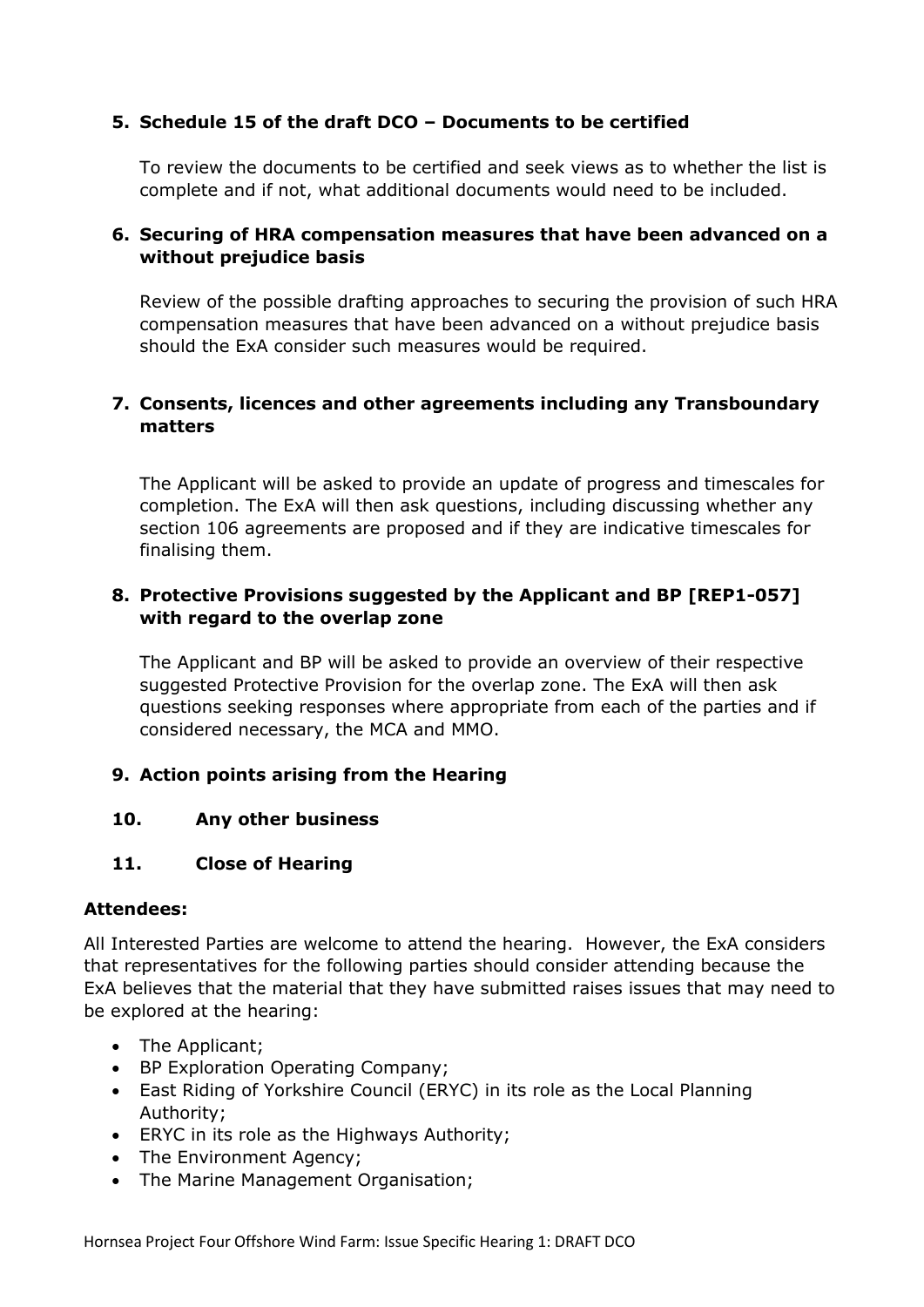- The Maritime and Coastguard Agency;
- Natural England;
- RSPB; and
- Trinity House.